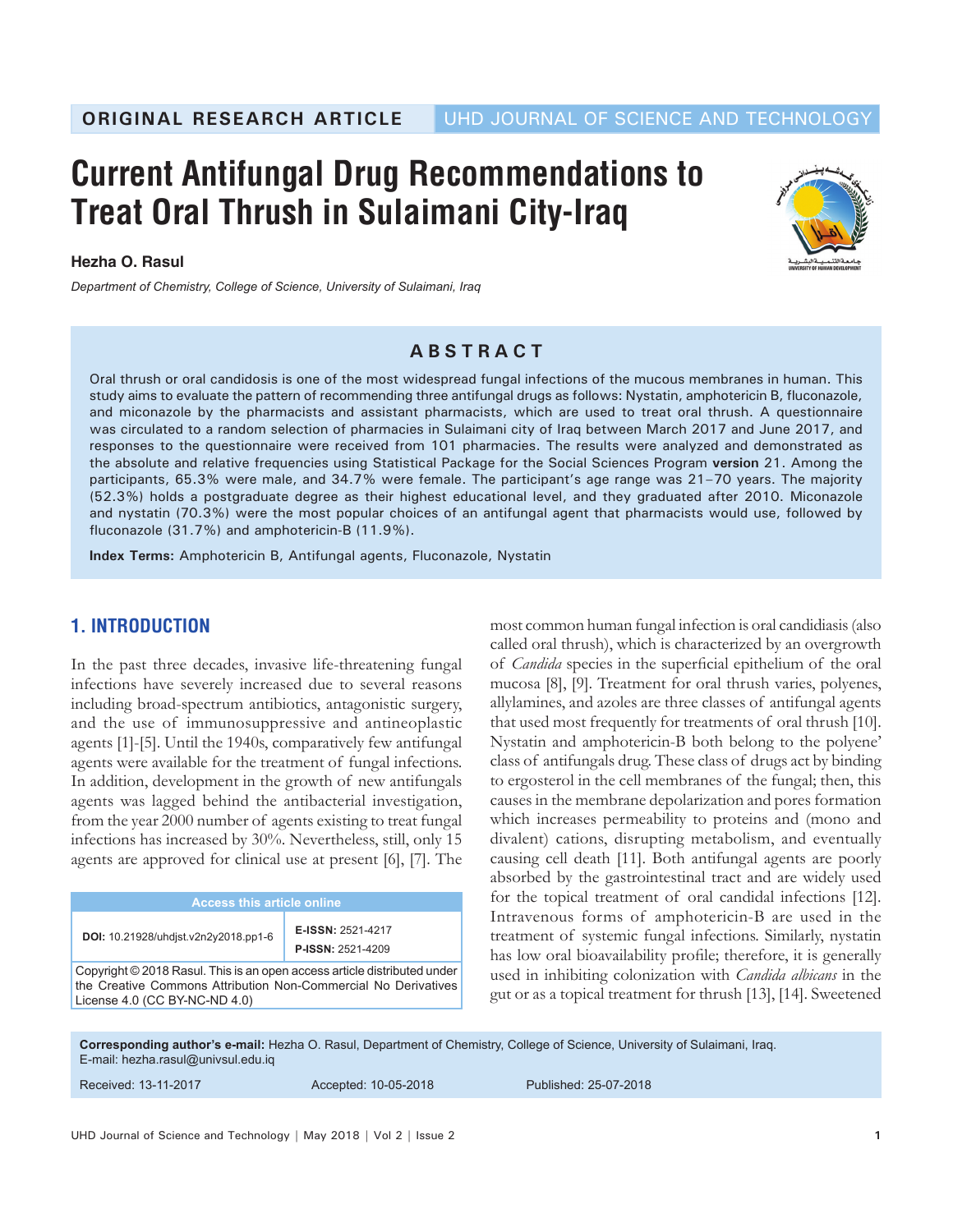pastille has been developed to overcome the problem of the unpleasant taste of nystatin [15]. The azole antifungals (miconazole and fluconazole) work through inhibiting cytochrome P-450 enzyme in the fungal [16]. Miconazole was the first available azole; fluconazole is a more recently found systemic antifungal agent, which has a long half-life and as a result can be administered in a single daily dose [17]. Chlorhexidine is other antimicrobial agents that available for topical administration in oral candidiasis as mouthwash. It is effective against fungal yeasts, which can be used as an adjunctive therapy or as a primary treatment [18]. The aim of the present study was to examine the current practice of antifungal recommending pattern and attitude toward the treatment of oral candidiasis among pharmacists in Sulaimani City-Iraq during 2017. Hence, this project will commence with the treatment of oral thrush by using different types and form of antifungal agents.

### **2. MATERIALS AND METHODS**

A hard copy questionnaire circulated to a random selection of 120 pharmacies. A complete data from 101 participants were returned and integrated into the analysis with 84.1% response rate. Data collection was carried out between March 2017 and June 2017, both males and females pharmacies were involved in the different street of the Sulaimani city. The pharmacies were visited and asked questions based on their interest to take part in the study; each of these pharmacists was given an explanatory letter of a questionnaire (Fig. 1). The questionnaire that was used for data collection in this study was specially created through a search of the relevant literature. The questionnaire was tested initially to estimate approximately the length of the questionnaire in minutes, verify the participant's interpretation of questions, and develop the questionnaire consequently. These questionnaires were tested in independent data sets; however, these candidate questionnaires were excluded from the concluding analysis. However, the final version of the survey was conducted in Sulaimani city. The final version of the questionnaire included eight questions and required approximately 2 min to complete. Approved by the ethics committee of University of Sulaimani (Sulaimani, Iraq) was obtained. The selfadministered questionnaire was composed of two sections. The first section of the questionnaire was comprised of seven questions about sociodemographic data, such as gender, age, university degree and year of the last qualification, workplace (private sector vs. public sector), professional practice, and country of the first-degree qualification. Various antifungal drug options were integrated into the second section of

the questionnaire about pharmacists' recommendation to treat oral candidal infections. Data from the completed questionnaires were entered into a computer database and analyzed using Statistical Package for the Social Sciences Program version 21. Following the statistical evaluation of data and the summarization of frequencies and percentages were produced.

#### **3. RESULTS**

With the use of the hard copies of the questionnaires, different pharmacies have been participated in Sulaimani city, and 101 questionnaires were returned completed (84.1% response rate), 65.3% were male, and 34.7% were female pharmacist as shown in Table 1. The majority of participants (70.3%) graduated after 2010, while 19.8% graduated between 2000 and 2009. Moreover, the participants, who graduated between 1990 and 1999 recorded 6.9%, with a lower proportion (2%) graduating between 1980 and 1989. Only 1% graduated between 1970 and 1979. There were no respondents from earlier than 1970. The range of the participant's age was 21–70 years; more than 70% were aged between 21 and 30 years. The majority (47.5%) holds

| <b>TABLE 1</b><br>Sociodemographic data of the participated<br>pharmacists |               |  |  |  |
|----------------------------------------------------------------------------|---------------|--|--|--|
| Sociodemographic data                                                      | Frequency (%) |  |  |  |
| Gender                                                                     |               |  |  |  |
| Male                                                                       | 66 (65.3)     |  |  |  |
| Female                                                                     | 35 (34.7)     |  |  |  |
| Age                                                                        |               |  |  |  |
| $21 - 30$                                                                  | 73 (72)       |  |  |  |
| $31 - 40$                                                                  | 21(21)        |  |  |  |
| $41 - 50$                                                                  | 3(3)          |  |  |  |
| $51 - 60$                                                                  | 3(3)          |  |  |  |
| $61 - 70$                                                                  | 1(1)          |  |  |  |
| First-degree graduation year                                               |               |  |  |  |
| <b>After 2010</b>                                                          | 71 (70.3)     |  |  |  |
| 2000-2009                                                                  | 20 (19.8)     |  |  |  |
| 1990-1999                                                                  | 7(6.9)        |  |  |  |
| 1980-1989                                                                  | 2(2)          |  |  |  |
| 1970-1979                                                                  | 1(1)          |  |  |  |
| Educational level                                                          |               |  |  |  |
| Diploma                                                                    | 48 (47.5)     |  |  |  |
| Undergraduate                                                              | 30(29.5)      |  |  |  |
| Postgraduate (Msc, PhD)                                                    | 23 (22.8)     |  |  |  |
| Workplace                                                                  |               |  |  |  |
| Private sector                                                             | 60 (59.4)     |  |  |  |
| Public sector                                                              | 3(3)          |  |  |  |
| Both (private and public)                                                  | 38 (37.6)     |  |  |  |
| Professional practice                                                      |               |  |  |  |
| Pharmacist                                                                 | 54 (53.5)     |  |  |  |
| <b>Assistant Pharmacist</b>                                                | 47 (46.5)     |  |  |  |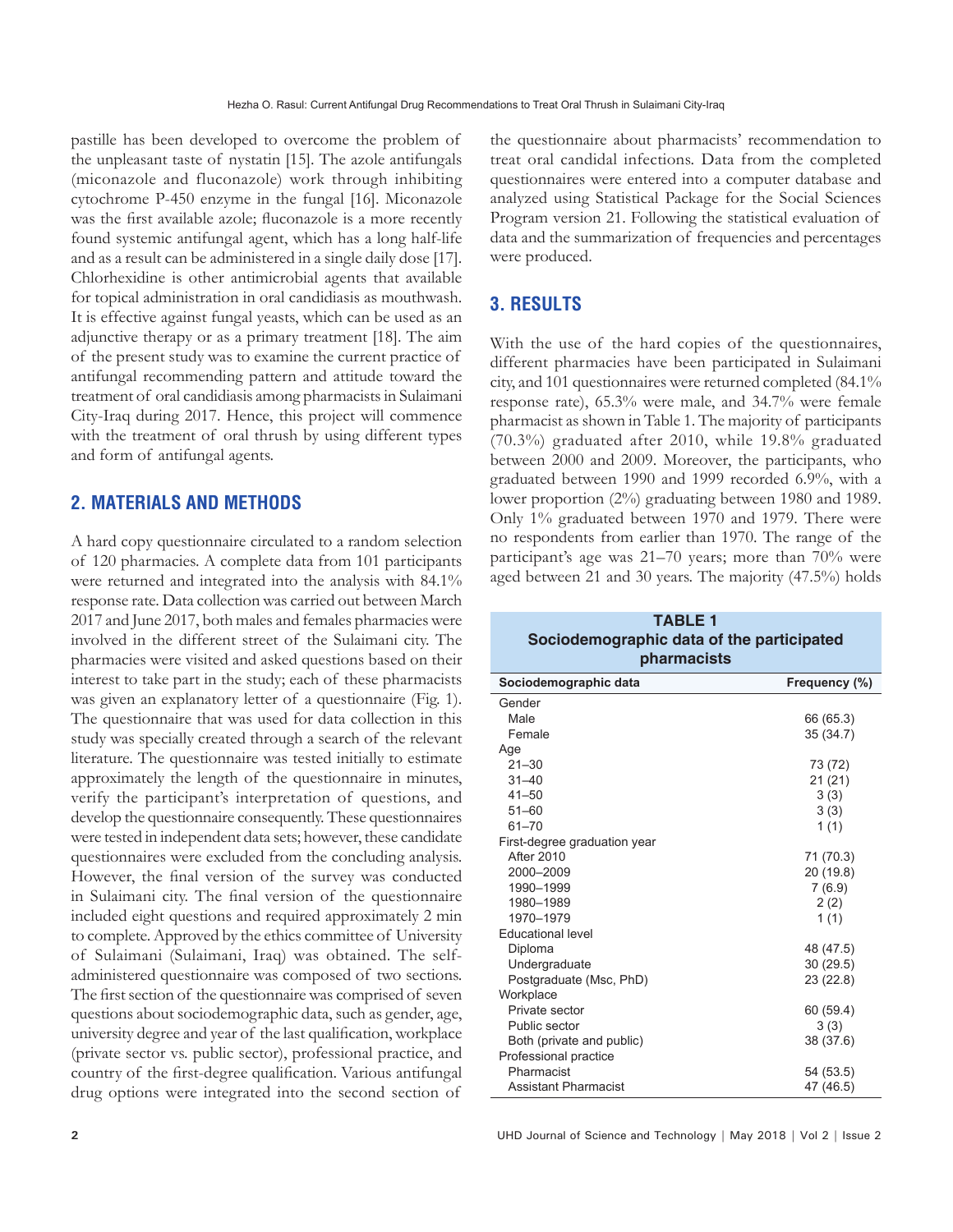Hezha O. Rasul: Current Antifungal Drug Recommendations to Treat Oral Thrush in Sulaimani City-Iraq

|                                                                     |                                                                                                       | <b>Anti-fungal Drug Questionnaire</b>      |  |  |  |
|---------------------------------------------------------------------|-------------------------------------------------------------------------------------------------------|--------------------------------------------|--|--|--|
| 1.                                                                  | Gender: male $\square$ female $\square$                                                               |                                            |  |  |  |
| 2.                                                                  | Age: ____                                                                                             |                                            |  |  |  |
| 3.                                                                  | Year of first qualification (university degree) after 2010 a, 2000-2009 a, 1990-1999 a                | 1980-1989 Q, 1970-1979 Q, Before 1970 Q    |  |  |  |
| 4.                                                                  | Respondents' highest qualification: Certificate/Diploma<br>Undergraduate<br>Postgraduate (MSc, PhD) □ | o<br>$\Box$                                |  |  |  |
| 5.                                                                  | Workplace: private sector $\Box$ , public sector $\Box$                                               |                                            |  |  |  |
| Profissional practice : Pharmacist □ , Assistant pharmacist □<br>6. |                                                                                                       |                                            |  |  |  |
| 7.                                                                  | Country/ City of first degree qualification:                                                          |                                            |  |  |  |
|                                                                     | Iraq Q : Sulaimani Q Salahadin Q Duhok Q                                                              | Other $\Box$                               |  |  |  |
|                                                                     | Non-Iraq Q: please specity                                                                            |                                            |  |  |  |
|                                                                     | <b>Antifungal</b>                                                                                     | Form                                       |  |  |  |
|                                                                     |                                                                                                       | Pastille Q                                 |  |  |  |
|                                                                     | Nystatin Q                                                                                            | Oral suspension Q<br>Ointment Q            |  |  |  |
|                                                                     |                                                                                                       | Lozenges $\Box$                            |  |  |  |
|                                                                     | Amphotericin Q                                                                                        | Oral Suspension Q                          |  |  |  |
|                                                                     | Fluconazole $\Box$                                                                                    | Capsules $\Box$<br>Oral Suspension Q       |  |  |  |
|                                                                     | Chlorhexidine Q                                                                                       | adjunctive therapy Q<br>non - adjunctive Q |  |  |  |
|                                                                     | Miconazole Oral Gel Q<br>Miconazole and hydrocortisone cream Q                                        |                                            |  |  |  |
|                                                                     | Other<br><u> 1989 - Johann John Stone, markin sanat a shekara 1980</u>                                |                                            |  |  |  |
|                                                                     |                                                                                                       | Thank you for your cooperation.            |  |  |  |
|                                                                     |                                                                                                       |                                            |  |  |  |

**Fig. 1.** The questionnaire.

a diploma degree as their highest educational level; while an undergraduate and postgraduate level of education observed as 29.5% and 22.8%, respectively. The participants were questioned about their workplace. Approximately 60% of the respondents have worked in the private sector whereas public sector recorded only 3%. Moreover, 37.6% of the participants were worked in both private and public sectors at the same time. More than half of the participants were pharmacists whereas 46.5% were an assistant pharmacist.

The most popular antifungal recommended (Table 2), in any form, was nystatin and miconazole each recorded 70.3%, followed by fluconazole and chlorhexidine as 31.7%. Moreover, the recommendation for amphotericin was recorded 11.9%. The combination of using miconazole and hydrocortisone cream by the respondents were only 7.9%. However, many participants chose more than one type and/or form of an antifungal drug. In addition, the nature of the questionnaire determined the distinction between participants using simultaneous administration of chlorhexidine and participants using different antifungals for different manifestations of oral candidal infection. The participants who recommended chlorhexidine only 19.8% of them were using it as adjunctive therapy.

With regard to the results of the questionnaire as mentioned earlier one of the most popular antifungals recommended was nystatin. In addition to that, the oral suspension was the most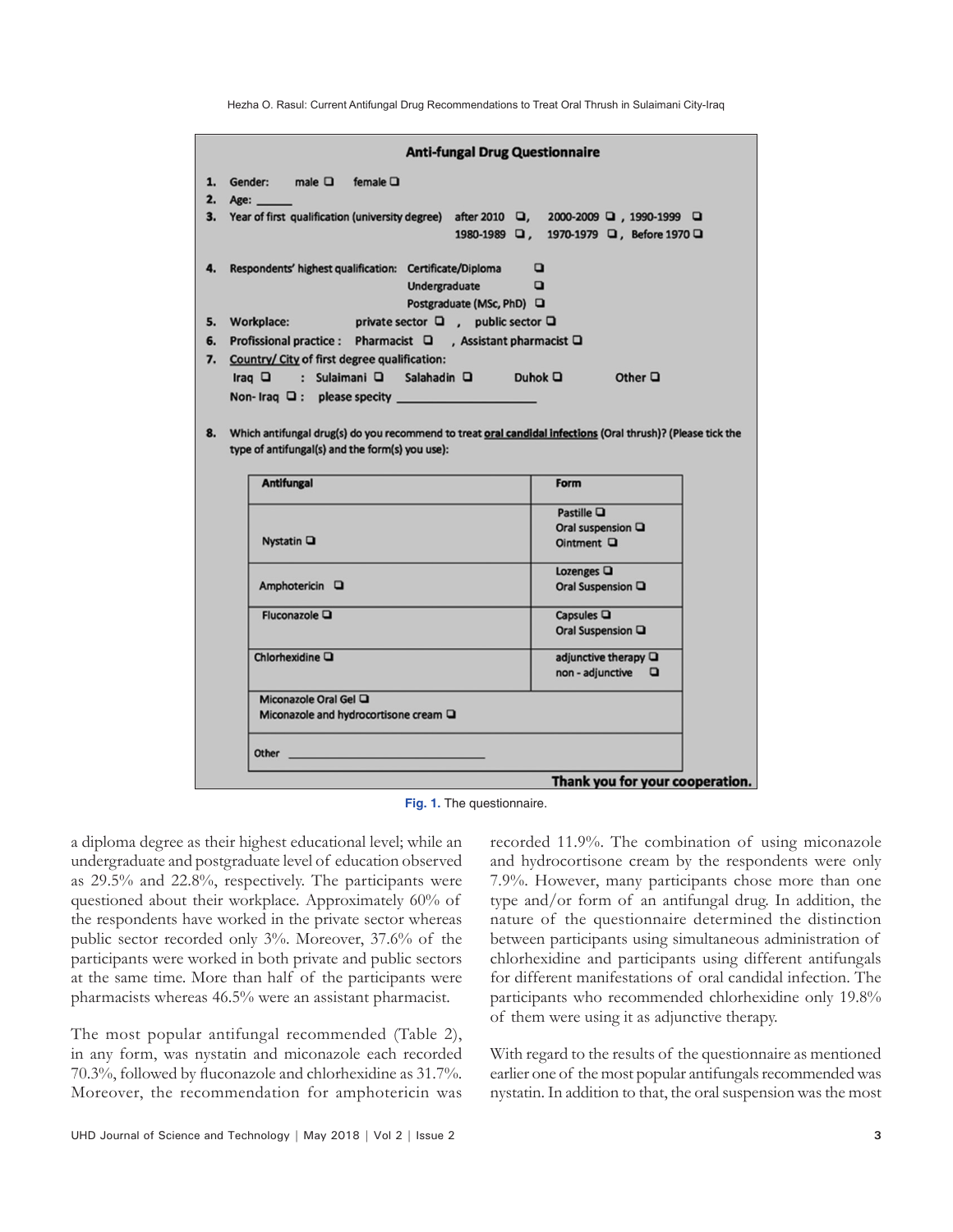popular form with 73% of those recommending nystatin considering this formulation. About 24% of those suggesting nystatin would consider recommending it in the form of an ointment. Only 3% was observed for Pastille form of nystatin suggestion. However, capsules were the most common form of fluconazole considered for recommendation (91%). A lozenge form of amphotericin drug was recommended by the participants more than oral suspension form (as shown in Fig. 2). Only 6% of respondents cited other treatment options, which included clotrimazole, terbinafine, econazole triamcinolone, and anginovag spray.

# **4. DISCUSSION**

The present study investigated the currently antifungal drugs recommendation at pharmacies in Sulaimani city, Iraq, in relation to the sociodemographic details as illustrated in a study by Martínez-Beneyto *et al.* [19]. The previous studies similar to this kind in the United Kingdom and Jordan were conducted; however, they were conducted among the general

| <b>TABLE 2</b><br>Choice of antifungal agents. Numbers (%) of<br>pharmacists choosing each antifungal (N=101) |                  |        |  |
|---------------------------------------------------------------------------------------------------------------|------------------|--------|--|
| Antifungal agents <sup>a</sup>                                                                                | <b>Responses</b> | $%$ of |  |
|                                                                                                               | $N$ (%)          | cases  |  |
| Nystatin                                                                                                      | 71 (31.4)        | 70.3   |  |
| Amphotericin                                                                                                  | 12(5.3)          | 11.9   |  |
| Fluconazole                                                                                                   | 32(14.2)         | 31.7   |  |
| Chlorhexidine                                                                                                 | 32(14.2)         | 31.7   |  |
| Miconazole oral gel                                                                                           | 71 (31.4)        | 70.3   |  |
| Miconazole and hydrocortisone cream                                                                           | 8(3.5)           | 7.9    |  |
| Total                                                                                                         | 226 (100)        | 223.8  |  |

a Dichotomy group tabulated at value 1

dental practitioners instead of pharmacists. The first study was undertaken in the UK in 1987 and reported in 1989 [20]. The second study that conducted in the UK reported in 2004 [21].Furthermore, another study was undertaken in Jordan in 2015 [22].In accordance with those studies like the present study, nystatin was the most popular antifungal agent recommended (70.3%). In addition, nystatin oral suspension was selected by 73% of the respondents who suggested nystatin. However, in this study, miconazole was recorded as one of the most frequently recommended antifungal agents also (70.3%). There has also been a visible increase in the proportion of participants recommending miconazole in the present survey compared to the previous studies, and it has now become more popular than amphotericin.

In addition, miconazole and nystatin were also the commonly employed antifungals in studies that have been done by other researchers [19], [21], [22]. This is because these drugs may cause less intestinal irritation and other side effects. However, one of the limitations of using topical formulations of nystatin is high sucrose content, which may reduce the amount of practice in diabetes, steroid use, or an immunocompromised state [9].

The triazoles constitute fluconazole being suggested by 31.7% of the participants. Fluconazole in the form of suspension and with different dosages has been used for the treatment of oropharyngeal candidiasis. The theoretical benefit of using topical fluconazole is that a higher concentration of the active drug is delivered to the oral mucosa without the untoward systemic side effects [23], [24]. However, most of the participants recommended capsule form of fluconazole 91% whereas only 9% of the respondents suggested oral suspension form of the drug. Fluconazole oral suspension is



**Fig. 2.** Different form of antifungal recommended by participants.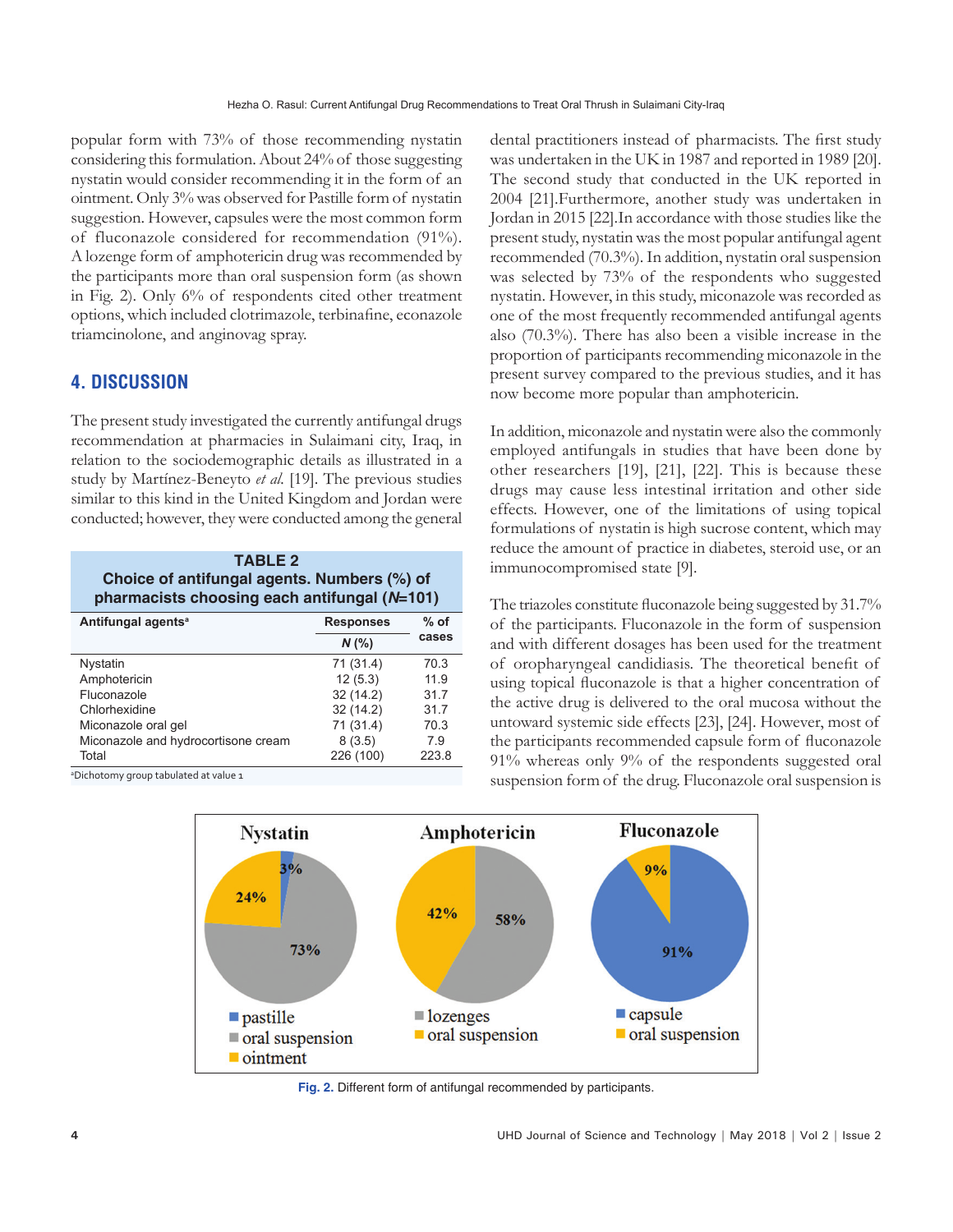administered in a dosage of 10 mg/ml aqueous suspension. Various studies show that fluconazole is a very effective drug, and it has a rapid symptomatic response [25].

Chlorhexidine mouth rinse formulations are widely used for decreasing the microbial burden in the oral cavity. For example, chlorhexidine gluconate with 0.2% concentration is used as an antiseptic oral rinse because of its activity against a broad range of oral microbial species including *Candida*[26]. Chlorhexidine should not be used simultaneously with nystatin as they interact and render each other ineffective, even though it is suggested as a practical addition to the antifungal agents [27]. In this study also, chlorhexidine was recommended by pharmacists and assistant pharmacist (31.7%) along with other antifungal agents as an adjunctive therapeutic agent.

In this study, the result of amphotericin was less frequently recommended (11.9%), and 58% of the participants suggested lozenges form of the drug. This recommendation was very similar to the previous study which demonstrated by Anand *et al.* [28]. Miconazole in combination with hydrocortisone was recommended by 7.9% of the respondents. However, in general, the diagnosis of oral candidiasis is based on clinical features and symptoms in conjunction with a detailed medical history [29].

Despite the above-mentioned results, this study has several limitations. The small sample size was the main limitation of this questionnaire. Therefore, the future studies with larger sample size covering a wider data may provide better. Furthermore, the possible improvement in the methodology could be the insertion of doctors' recommendation and compare both results. Differentiation between respondents recommending antifungals based on their knowledge or recommending it based on doctor's prescription.

#### **5. CONCLUSION AND RECOMMENDATION**

In summary, nystatin and miconazole are the most popular antifungal agents prescribed in Sulaimani city, Iraq. There appears to be a trend toward the use of miconazole, particularly among more recent graduates. The majority of the participant suggested nystatin as a type of oral suspension and miconazole as an oral gel. We suggest that collecting more data in different cities concerning the use of antifungal drugs could turn into a strong motivation in the near future for the implementation of policies for prevention and treatment of oral thrush fungal infections.

#### **6. ACKNOWLEDGMENT**

The author would like to acknowledge the support obtained from all pharmacists and assistant pharmacists participated in this study. This work was supported by Chemistry department in College of Science at University of Sulaimani.

#### **REFERENCES**

- [1] D. Enoch. "Invasive fungal infections: A review of epidemiology and management options". *Journal of Medical Microbiology*, vol. 55, no. 7, pp. 809-818, 2006.
- [2] P. Eggimann, J. Garbino and D. Pittet. "Epidemiology of *Candida* species infections in critically ill non-immunosuppressed patients"*. The Lancet Infectious Diseases*, vol. 3, no. 11, pp. 685-702, 2003.
- [3] M. Tumbareloo, E. Tacconelli, L. Pagano, E. Ortuabarbera, G. Morace, R. Cauda, G. Leone and L. Ortona. "Comparative analysis of prognostic indicators of aspergillosis in haematological malignancies and HIV infection". *Journal of Infection*, vol. 34, no. 1, pp. 55-60, 1997.
- [4] M. Hudson. "Antifungal resistance and over-the-counter availability in the UK: A current perspective". *Journal of Antimicrobial Chemotherapy*, vol. 48, no. 3, pp. 345-350, 2001.
- [5] S. Sundriyal, R. Sharma and R. Jain. "Current advances in antifungal targets and drug development". *Current Medicinal Chemistry*, vol. 13, no. 11, pp. 1321-1335, 2006.
- [6] J. Maertens. "History of the development of azole derivatives". *Clinical Microbiology and Infection*, vol. 10, pp. 1-10, 2004.
- [7] G. Thompson, J. Cadena and T. Patterson. "Overview of antifungal agents". *Clinics in Chest Medicine*, vol. 30, no. 2, pp. 203-215, 2009.
- [8] A. Melkoumov, M. Goupil, F. Louhichi, M. Raymond, L. de Repentigny and G. Leclair. "Nystatin nanosizing enhances *in vitro* and *in vivo* antifungal activity against *Candida albicans"*. *Journal of Antimicrobial Chemotherapy*, vol. 68, no. 9, pp. 2099-2105, 2013.
- [9] A. Akpan. "Oral candidiasis". *Postgraduate Medical Journal*, vol. 78, no. 922, pp. 455-459, 2002.
- [10] A. Darwazeh and T. Darwazeh. "What makes oral candidiasis recurrent infection? A clinical view". *Journal of Mycology*, vol. 2014, pp. 1-5, 2014.
- [11] J. Meis and P. Verweij. "Current management of fungal infections". *Drugs*, vol. 61, no. 1, pp. 13-25, 2001.
- [12] J. Bagg. *Essentials of Microbiology for Dental Students*. Oxford: Oxford University Press, 2006.
- [13] J. Bolard. "How do the polyene macrolide antibiotics affect the cellular membrane properties?" *Biochimica et Biophysica Acta (BBA) - Reviews on Biomembranes*, vol. 864, no. 3-4, pp. 257-304, 1986.
- [14] M. Schäfer-Korting, J. Blechschmidt and H. Korting. "Clinical use of oral nystatin in the prevention of systemic candidosis in patients at particular risk". *Mycoses*, vol. 39, no. 9-10, pp. 329-339, 1996.
- [15] E. Budtz-Jörgensen and T. Lombardi. "Antifungal therapy in the oral cavity". *Periodontology 2000*, vol. 10, no. 1, pp. 89-106, 1996.
- [16] M. Kathiravan, A. Salake, A. Chothe, P. Dudhe, R. Watode, M. Mukta and S. Gadhwe. "The biology and chemistry of antifungal agents". *Bioorganic and Medicinal Chemistry*, vol. 20, pp. 5678- 5698, 2012.